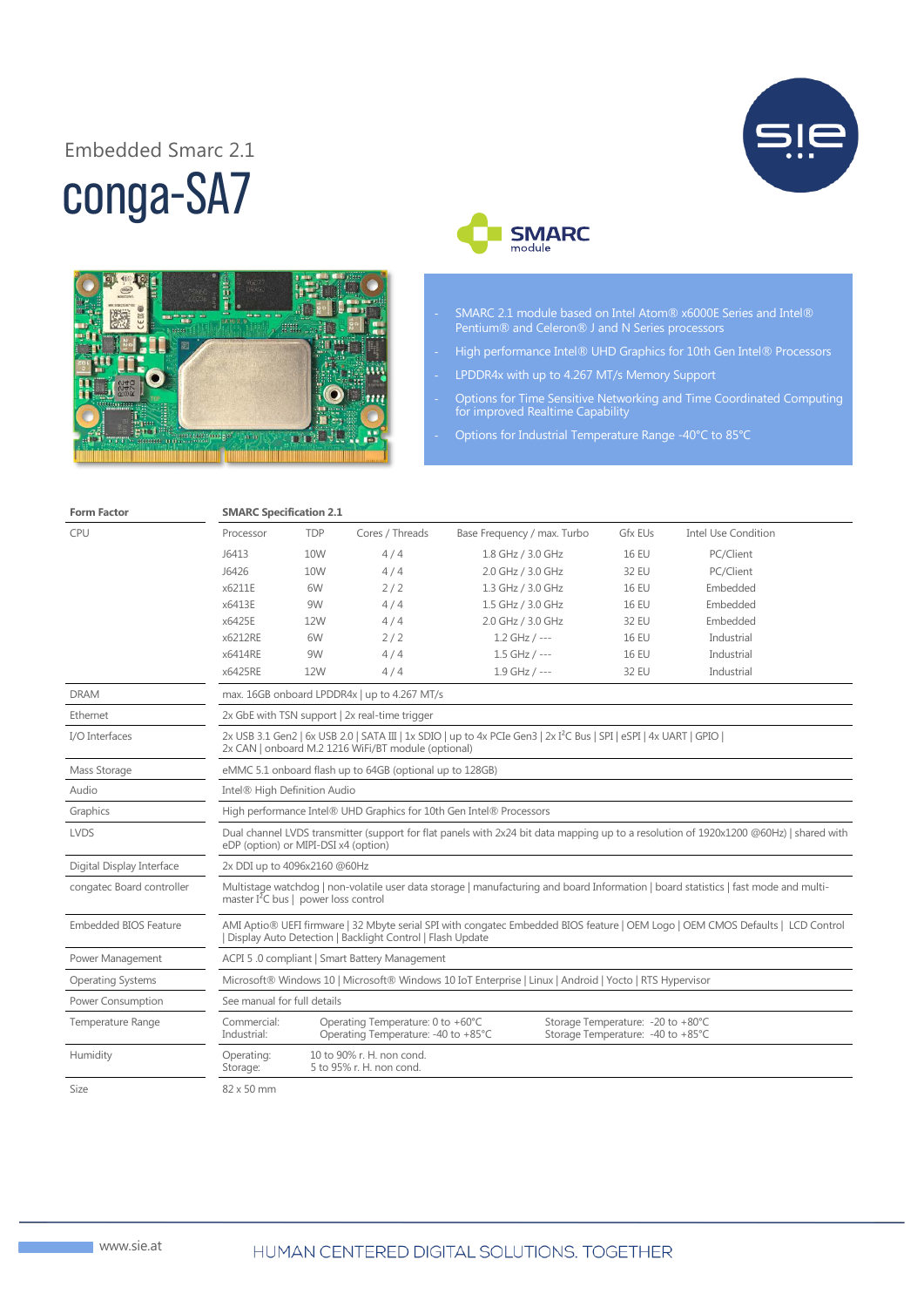## conga-SA7 | Block Diagram